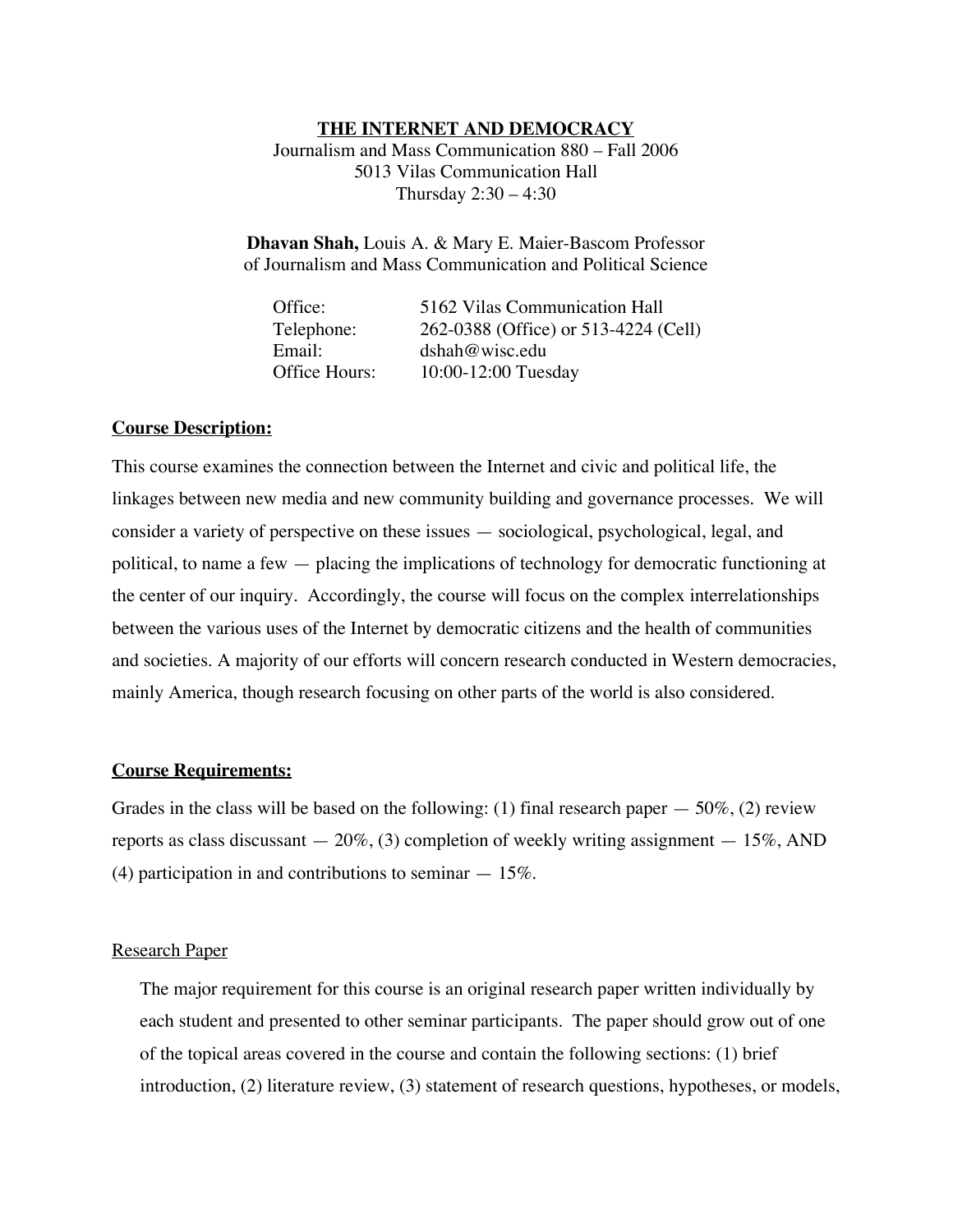(4) actual or proposed methodology, (5) results or proposed analytic strategy, (6) concluding discussion about what was or will be learned. The goal of the paper is to contribute, however modestly, to research in the area of the Internet and democracy. If possible, the paper should present findings based on the collection of original data or existing data sets (e.g., National Election Study, General Social Survey, DDB Life Style Archive, The Pew Internet and American Life Project, MCRC Archive, etc.). Whether or not you present data, your work should attempt to synthesize what we encounter in class with your own interests. I would prefer the approach reflect an empirical component, though the methodology need not be quantitative. Some of you may wish to extend projects you have developed elsewhere or to refine ideas toward completion of a thesis; please consult with me if this is the case.

Your paper will be evaluated on whether it integrates the materials and discussions in the class into coherent and testable propositions that have implications for theory development. Your research paper should reflect an original extension of the ideas we have encountered in class, not a simple recapitulation of past work. A two-page prospectus for your seminar paper is due on November 16. Seminar presentations will be December 14 (starting at 2:30 and going until we are done!). The final paper is due December 19 by 4:00 and should be between 15 – 20 pages of text, NOT including cover, bibliography, tables, and figures. **This paper will be worth 50 percent of your final grade**.

## Review Reports

In addition, every student will be required to serve as a discussant for two class sessions. Discussants will write a 6 to 8 page **summary and critique** of the week's readings and provide a brief list of questions to facilitate discussion. As a discussant, you will be responsible for leading student discussion of the readings by pointing out what you believe are the strengths and weaknesses of the readings and encouraging debate about your reflections. You will read and cover all the readings for that week. Ideally, you will choose a week that coincides with your broader interests. That way, your review of the reading materials will be useful to you when preparing your paper. Review reports will be sent to the class list 12-hours before class at a rich text format (.rtf) attachment to an email. These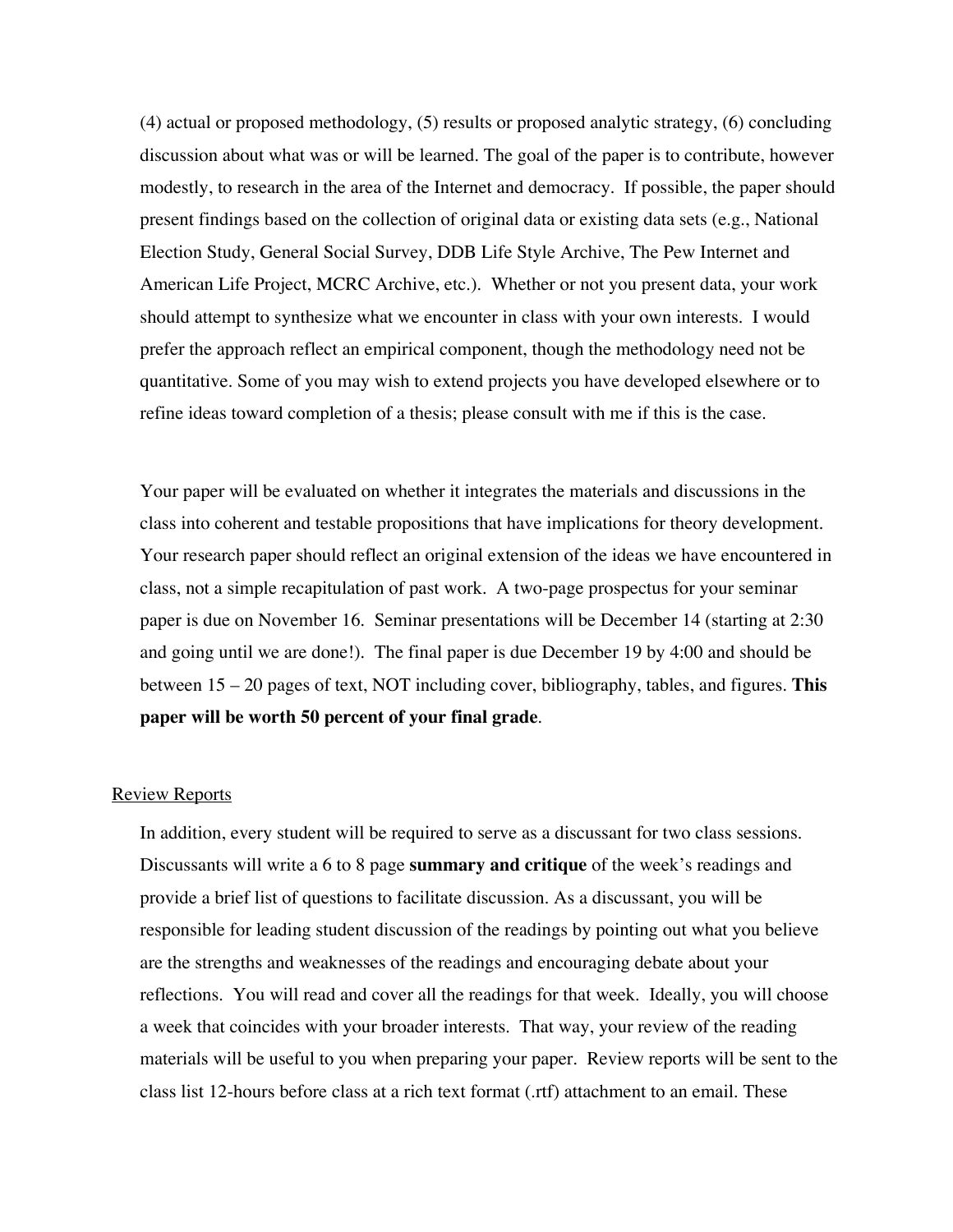reports will also be reviewed and returned to the discussant by the next class period. **This work will be worth 20 percent of your final grade**.

#### Comment Papers:

Every week you will produce a brief set of written comments on the readings. These comment papers should be 1-2 pages on average, though they may be shorter on weeks that are of less interest to you and longer on weeks that you feel inspired. Papers do not need to follow any particular format or necessarily cover all the readings, as long as they illustrate that you made an effort to process that week's reading and have reflected on the research you encountered. Some of you may use these comment papers to summarize the key points of each of the readings into notes for their own future use. Others may organize their comments into critical essays or critiques on the general themes of the week. Yet others may focus on detailed reviews of a few readings or even a single reading, digging deeply into a topic of particular interest. Bring your comment papers to class and turn them in to me at the end.

If you do not complete your comment paper for a particular week, do not avoid class. You may miss 3 of the 9 weeks that you are not a discussant. Come to seminar, listen and learn, and comment when you can. **These six comment papers will be worth 15 percent of your final grade**; evaluation will be based on the number completed and their quality; if you want a evaluation of your ongoing performance on the papers, please come and see me. You should not complete a comment paper on the week you are the discussant.

#### Seminar Participation:

**The final 15 percent of your class grade** will be based on contributions to seminar discussion. It is not enough that you just come to class. You must actively discuss the readings and critically analyze their contents. At the same time, each student must contribute to a classroom environment in which ideas are debated in a respectful way.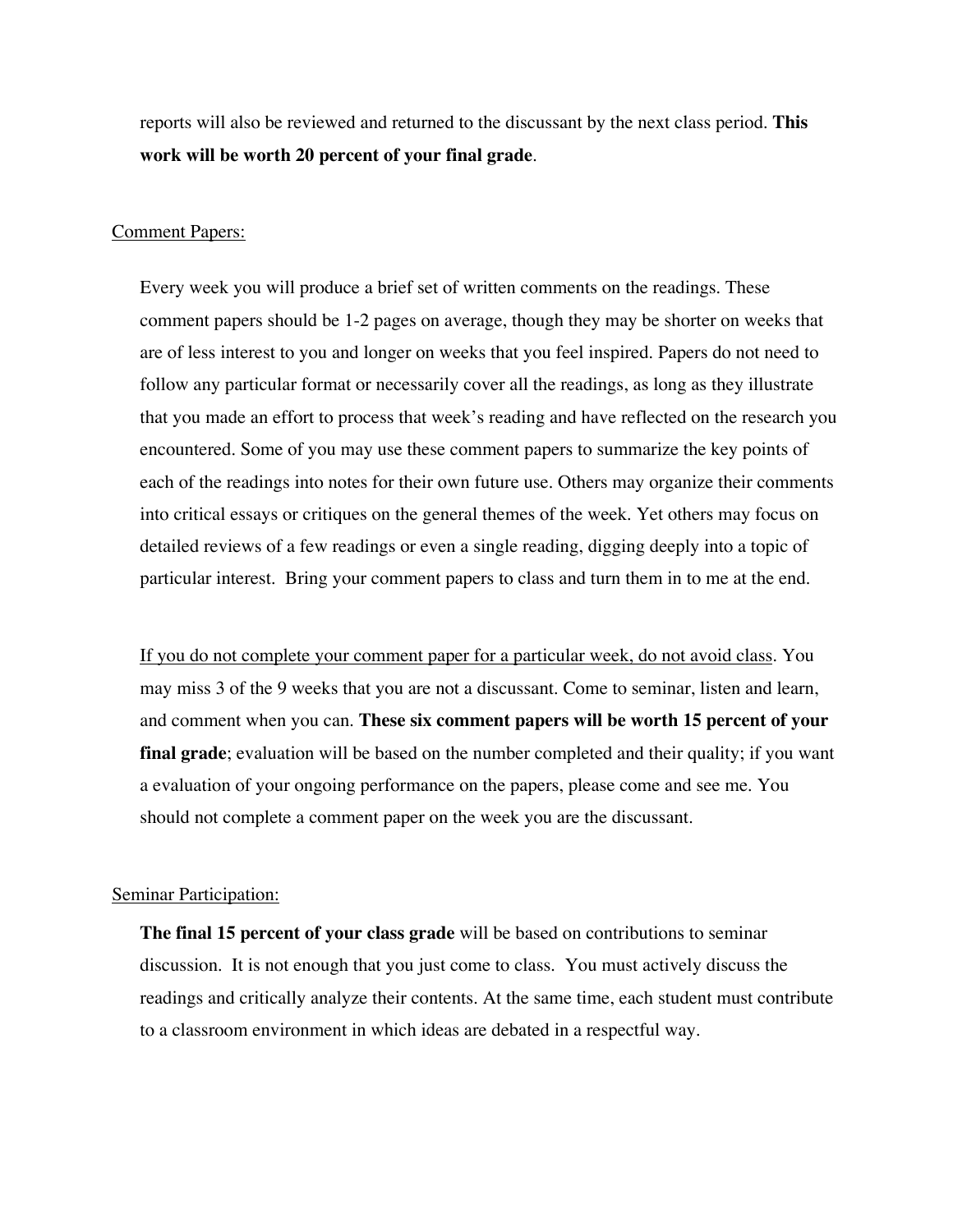## **Course Policies:**

- Students must notify the professor within the first two weeks of class of any specific days that they will miss class for religious observance.
- If a student cannot compete an assignment at the scheduled time, arrangements must be made in advance with the instructor. Failure to do so will result in the reduction of one grade level (at a minimum) from the earned score. Exemptions may be made.
- Permission to receive an incomplete grade (I) is at the discretion of the instructor and must be accompanied by a written contract for completion of course requirements. Failure to complete assignments is not acceptable reasons for an incomplete.
- This class will follow University and L&S guidelines concerning scholastic misconduct and grievance procedures.
- The course syllabus is available in alternative formats upon request. Please see the undergraduate advisor if you need an alternative format due to a disability.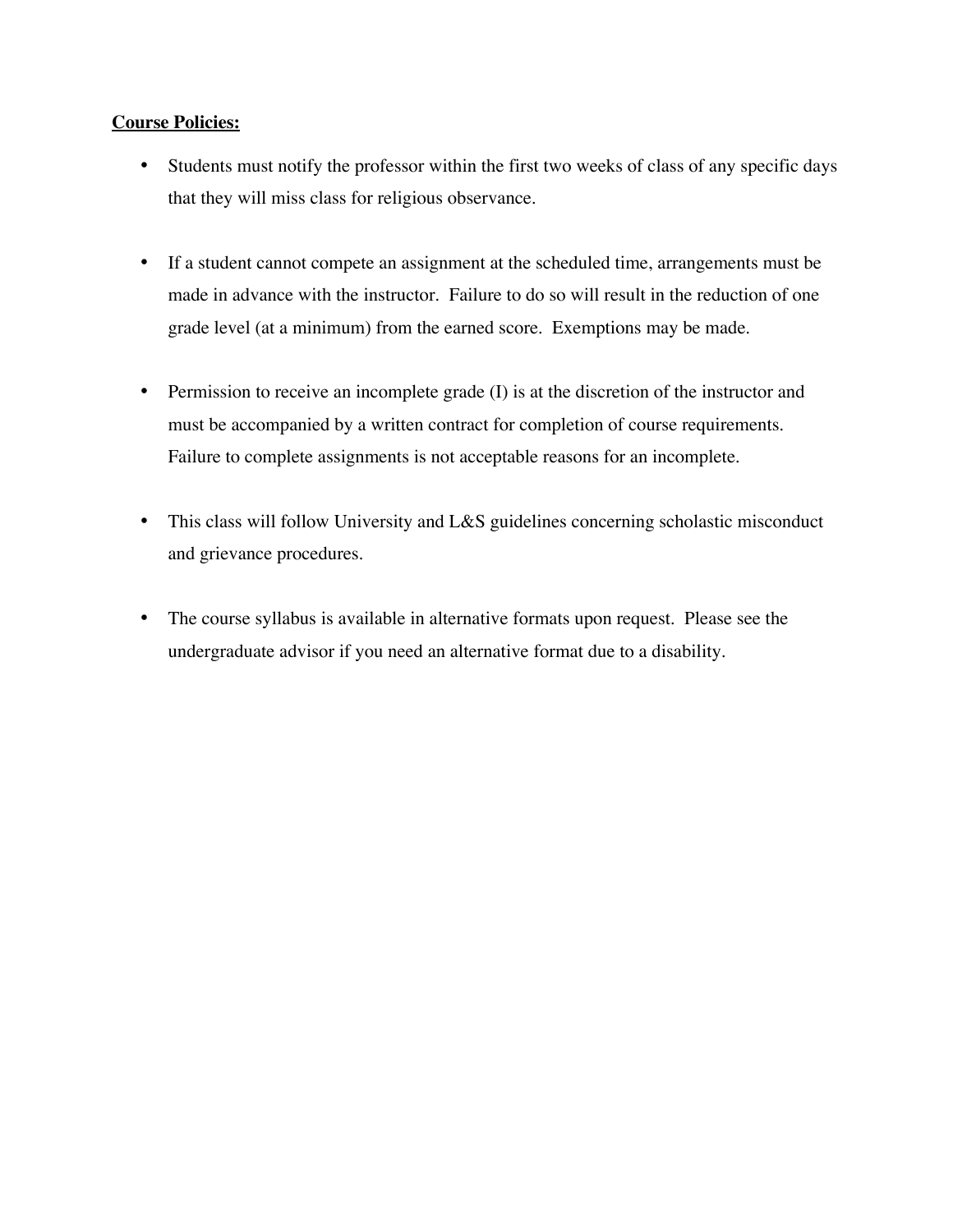## **Course Readings**

# **Week 1, September 7:** Introduction

**Week 2, September 14:** The Internet and Democracy: Theoretical Foundations

Discussants: Leticia Bode / Brian Ekdale

- Bimber, B. (1998). The Internet and political transformation: Populism, community, and accelerated pluralism. *Polity, 31*, 133-60.
- DiMaggio, P., Hargittai, E., Neuman, W. R., & Robinson, J. P. (2001). Social implications of the Internet, *Annual Review of Sociology,* 27: 307-336.
- Graber, D.A., Bimber, B., Bennett, W. L., Davis, R., & Norris P. (2004). The Internet and politics: Emerging perspectives. In *Academy & The Internet,* edited by H. Nissenbaum and M. E. Price (p. 90-119). New York: Peter Lang Publishing.
- Haythornthwaite, C. & Wellman, B. (2002). An introduction. In *The Internet in Everyday Life*, edited by B. Wellman and C. Haythornthwaite (p.3-41). Oxford: Blackwell Publishing.'

## **Week 3, September 21:** The Uncertain Impact of the Internet on Sociability

Discussants: Vicki Hearing / Rich Cleland

- Anderson, B., and Tracey, K. (2001) Digital living: The impact (or otherwise) of the Internet on everyday life. *American Behavioral Scientist*, 45: 456-475.
- Kraut, R., Kiesler, S., Boneva, B., Cummings, J., Helgeson, V., and Crawford, A. (2002) Internet paradox revisited. *Journal of Social Issues*. 58: 49-74.
- Nie, N. (2001) Sociability, Interpersonal relations, and the Internet: Reconciling conflicting findings. *American Behavioral Scientist.* 45: 420-435
- Nie, N. & Hillygus, D. S. (2002) The impact of Internet use on sociability: Time-diary findings. *IT & Society,* 1: 1-20.

**Week 4, September 28:** "Wired Community": The Net, Neighborhoods, and Involvement

Discussants: Brian Ekdale / Cathy DeShano

• Hampton, K. & Wellman, B. (2003). Neighboring in Netville: How the Internet supports community and social capital in a wired suburb. *City & Community, 2,* 277-311.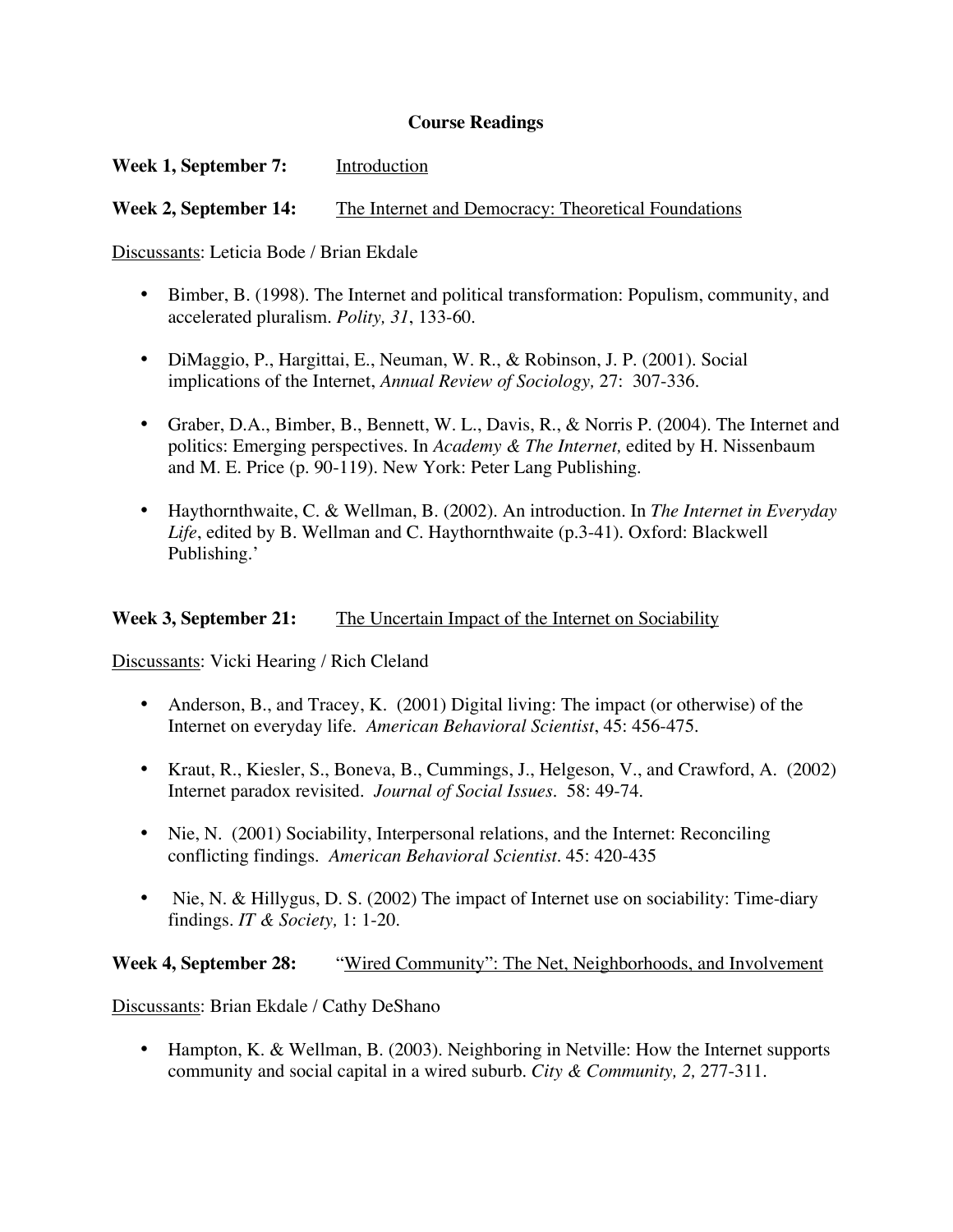- Katz, J., Rice, R. and Aspden, P. (2001). The Internet, 1995-2000: Access, civic involvement, and social interaction. *American Behavioral Scientist* 45: 405-419.
- Matei, S., and Ball-Rokeach, S. (2001). Real and virtual social ties: Connections in the everyday lives of seven ethnic neighborhoods. *American Behavioral Scientist* 45:550- 564
- Mesch, G. S., & Levanon, Y. (2003). Community networking and locally-based social ties in two suburban localities. *City and Community*, 2: 335 -351

**Week 5, October 5:** (Questioning) the Mobilizing Potential of Online Information

Discussants: Leticia Bode / Davita Veselenak / Madhu Arora

- Bimber, B. (2001). Information and political engagement in America: The search for effects of information technology at the individual level. *Political Research Quarterly*, 54: 53-67.
- Matei, S. & Ball-Rokeach, S. (2003). The Internet in the communication infrastructure of urban residential communities: Macro- or mesolinkage? *Journal of Communication*. 53 642-657.
- Scheufele, D. A., & Nisbit, M. C. (2002). Being a citizen online: New opportunities and dead ends. *Press/Politics*, 7: 55-75
- Shah, D. V., Kwak, N., & Holbert, R. L., (2001) "'Connecting' and 'disconnecting' with civic life: Patterns of Internet use and the production of social capital," *Political Communication,* 18: 141-162.

**Week 6, October 12:** Online Expression, Deliberation, and Participation

Discussants: Bryan Wang / Jason Mudrock / Cathy DeShano

- Cappella, J. N., Price, V., & Nir, L. (2002) Argument repertoire as a reliable and valid measure of opinion quality: Electronic dialogue during campaign 2000. *Political Communication*, 19: 73-93.
- Iyengar, S., Luskin, R. C., & Fishkin, J. (2004, April). Deliberative preferences in presidential nomination campaigns: Evidence from the online deliberative poll. Paper presented at the annual meeting of the American Political Science Association, Washington DC, September 1- 4, 2005.
- Jensen, J. L. (2003). Virtual democratic dialogue? Bringing together citizens and politicians. Information Polity, 8: 29 –47.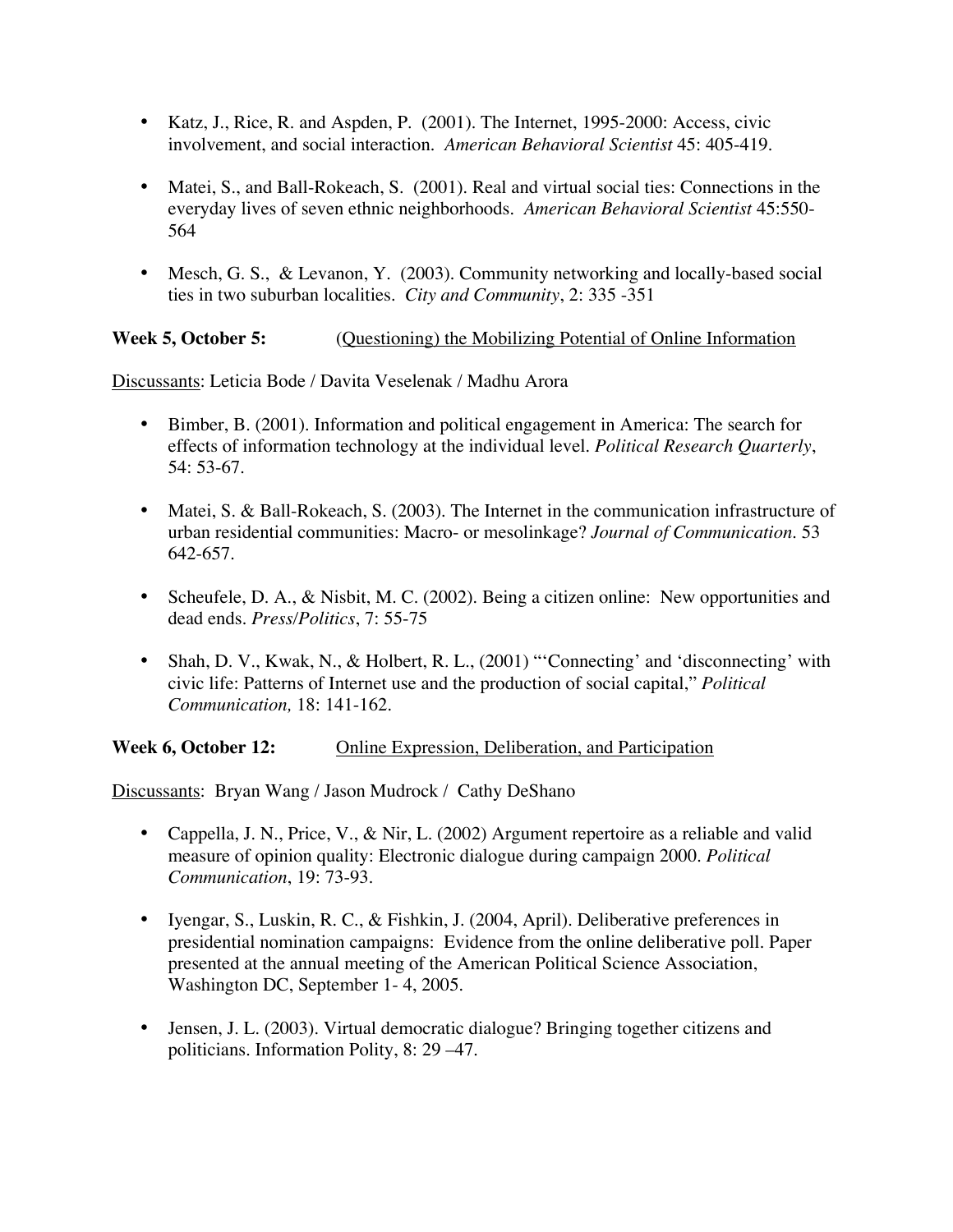• Shah, D.V., Cho, J., Eveland, W.P., Kwak, N. (2005). Information and expression in a digital age Modeling Internet effects on civic participation. *Communication Research, 32,* 531-565.

# Week 7, October 19: NO SEMINAR – "POLITICS OF CONSUMPTION/ CONSUMPTION OF POLITICS" CONFERENCE

# **Week 8, October 26:** Internet and the Individual: Psychological Approaches

Discussants: Kjerstin Thorson / Muzammil Hussain / Timothy Fung

- Eveland, W. P. (2003). A "mix of attributes" approach to the study of media effects and new communication technologies. *Journal of Communication*, 53(3), 395-410.
- Flanagin, A. & Metzger, M. (2001). Internet use in the contemporary media environment. *Human Communication Research*, 27: 153-181.
- Ramierez, A. Jr., Walther, J. B., Burgoon, J. K., & Sunnafrank, M. (2002). Informationseeking strategies, uncertainty, and computer-mediated communication: Toward a conceptual model. *Human Communication Research*, 28: 213-228.
- Sundar, S. S., Kalyanaraman, S. Brown, J. (2003). Explicating web site interactivity: Impression formation effects in political campaign sites. *Communication Research*, 30: 30-59.

# **Week 9, November 2:** Learning from the "New " News: Insights and Limitations

Discussants: Vicki Hearing / Muzammil Hussain / Kwangjun Heo

- Althaus, S., and Tewksbury, D. (2002) Agenda setting and the "new" news: Patterns of issue importance among readers of the paper and online versions of the New York Times. *Communication Research.* 29: 180-207.
- Borgida, E. & Stark, E. N., (2004). New media and politics: Some insights from social and political psychology. *American Behavioral Scientist*, 48: 467-478.
- Hindman, M., Tsioutsiouliklis, K. & Johnson, J. A. (April, 2003). "Googlearchy": How a few heavily-linked sites dominate politics on the web. Presented to the annual meeting of the Midwest Political Science Association, Chicago IL.
- Tewksbury, D. (2003). What do Americans really want to know? Tracking the behavior of news readers on the Internet. *Journal of Communication*, 53: 694-710.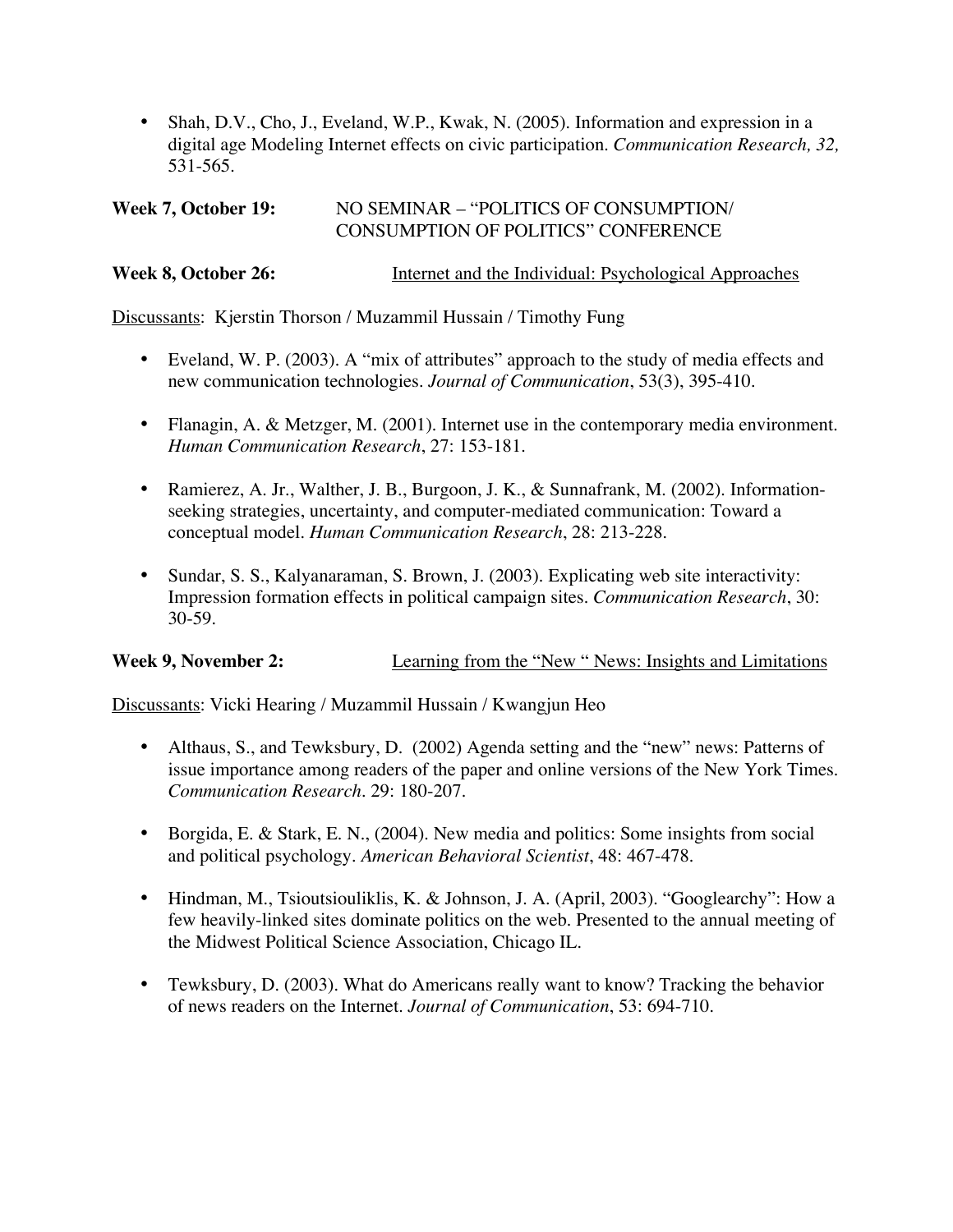Discussants: Kang Namkoong / Bryan Wang / Kjerstin Thorson

- Iyengar, S. (2001) Making Voters autonomous: The possibility of unmediated political campaigns. Unpublished paper from Stanford University.
- Norris, P. (January, 2004) E-campaigning and e-democracy: Experiments in e-voting v. all postal voting facilities in UK local elections. Paper presented to the Political Communications in the 21<sup>st</sup> Century conference, University of Otago, New Zealand.
- Stromer-Galley, J. (2000) On-Line Interaction and why candidates avoid it, *Journal of Communication*. 50:111-132.
- Ward, S., & Lusoli, W. (2005). Logging on or switching off? The public and the Internet at the 2005 general election. In Coleman, S., & Ward, S. (eds), *Spinning the web: Online campaigning in the 2005 general election.* Hansard Society.

# **Week 11, November 16:** Blogs, Blogging, and the Blogsphere: The Fifth Estate?

Discussants: Jason Mudrock / Kwangjun Heo / Ryan Biava

- Adamic, L. A. & Glance, N. (2005). The political blogsphere and the 2004 U.S. election: Divided they blog. *Communications of the ACM.*
- Drezner, D. W. & Farrell, H. (September, 2004). The power and politics of blogs. Paper presented to annual meeting of the American Political Science Association, Chicago, IL.
- Kerbel, M.R., & Bloom, J.D. (2005). Blog for America and civic involvement. *Harvard International Journal of Press/Politics, 10,* 3-27.
- Rogers, R. (2005) Poignancy in the US political blogsphere. *New Information Perspectives*. 57: 356-368

Week 12, November 23: NO SEMINAR – THANKSGIVING BREAK

## Week 13, November 30: Media Dissociation, Online Activism and Social Protest

Discussants: Madhu Arora / Rich Cleland / Davita Veselenak

- Bennett, W. L., & Givins. T. (2006) Communication and political mobilization: Digital media use and protest organization among anti-Iraq war demonstrators in the U.S. Unpublished manuscript, University of Washington.
- Best, S. J., Chmielewski, B., & Krueger, B. S. (2005). Selective exposure to online foreign news during the conflict with Iraq. *Press/Politics* 10: 52-70.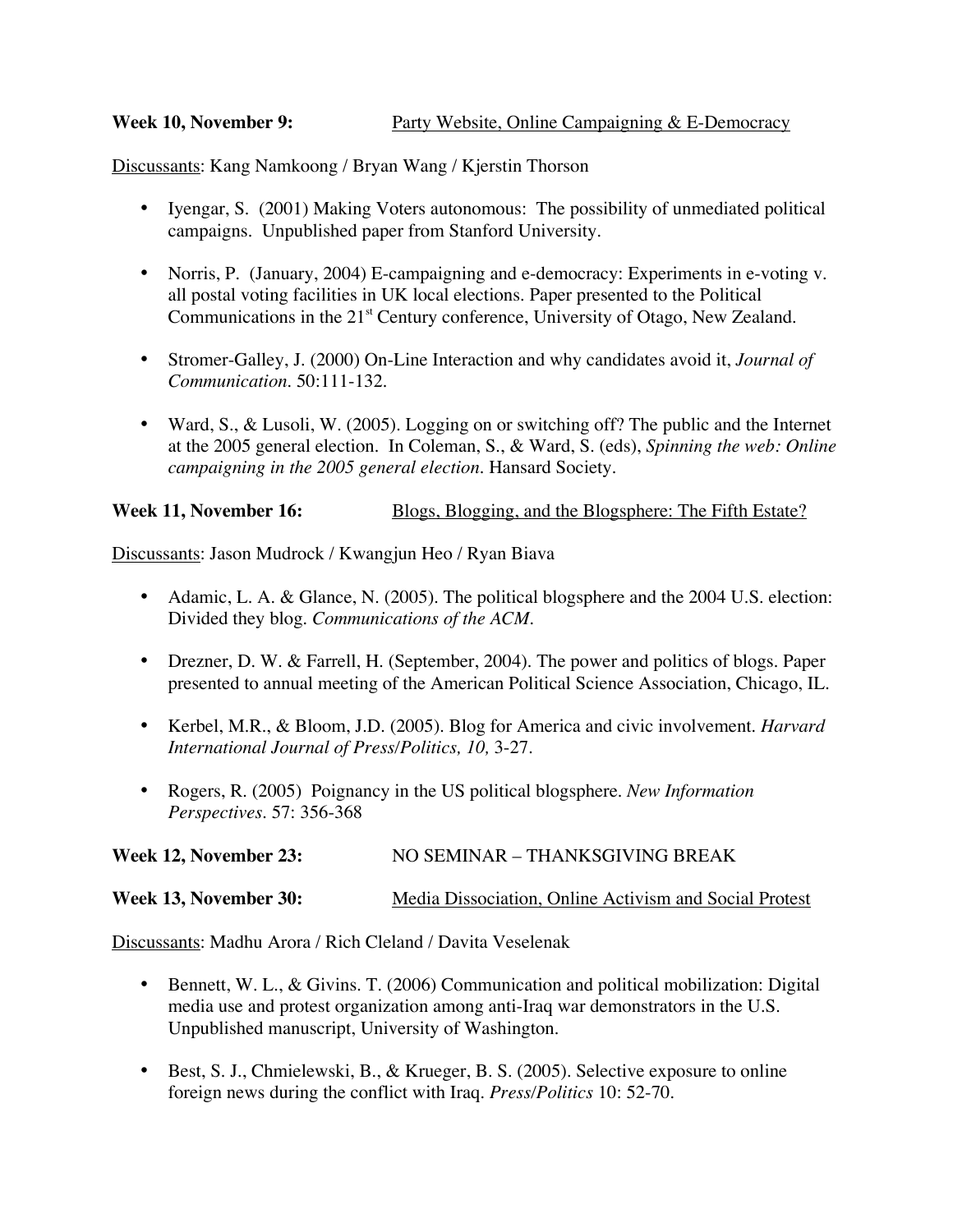- Hwang, H., Schmierbach, M. Paek, H-J., Gil de Zuniga, H., and. Shah D. V. (2006) Media dissociation, internet use, and anti-war political participation, *Mass Communication and Society*, 9: 461-483
- Norris, P. (2002) New social movements, protest politics, and the Internet. In Democratic Phoenix: Reinventing Political Activism (Cambridge: Cambridge University Press) (Chapter 10).

**Week 14, December 7:** The Internet as a Public Sphere: From Local to Global

Discussants: Ryan Biava / Timothy Fung / Kang Namkoong

- Calhoun, C. (1998). Community without propinquity revisited: Communications technology and the transformation of the urban public sphere. *Sociological Inquiry, 68*, 373-397.
- Dahlgren, P. (2005). The Internet, public spheres, and political communication: Dispersion and deliberation. *Political Communication, 22,* 147-162.
- Muhlberger, P. (2005). Human agency and the revitalization of the public sphere. *Political Communication, 22,* 163-178.
- Scammell, M. (2000) The Internet and civic engagement: The age of the citizenconsumer. *Political Communication*. 17: 351-355
- Yang, G. (2003) The Internet and civil society in China: A preliminary assessment. Journal of Contemporary China, 12: 453-475.

Week 15, December 14: Research presentations

Pot Luck and Presentations as Dhavan's House

 $3:00 - 9:00?$ 

## Timed 8-10 minute presentation

10-15 minutes of discussion